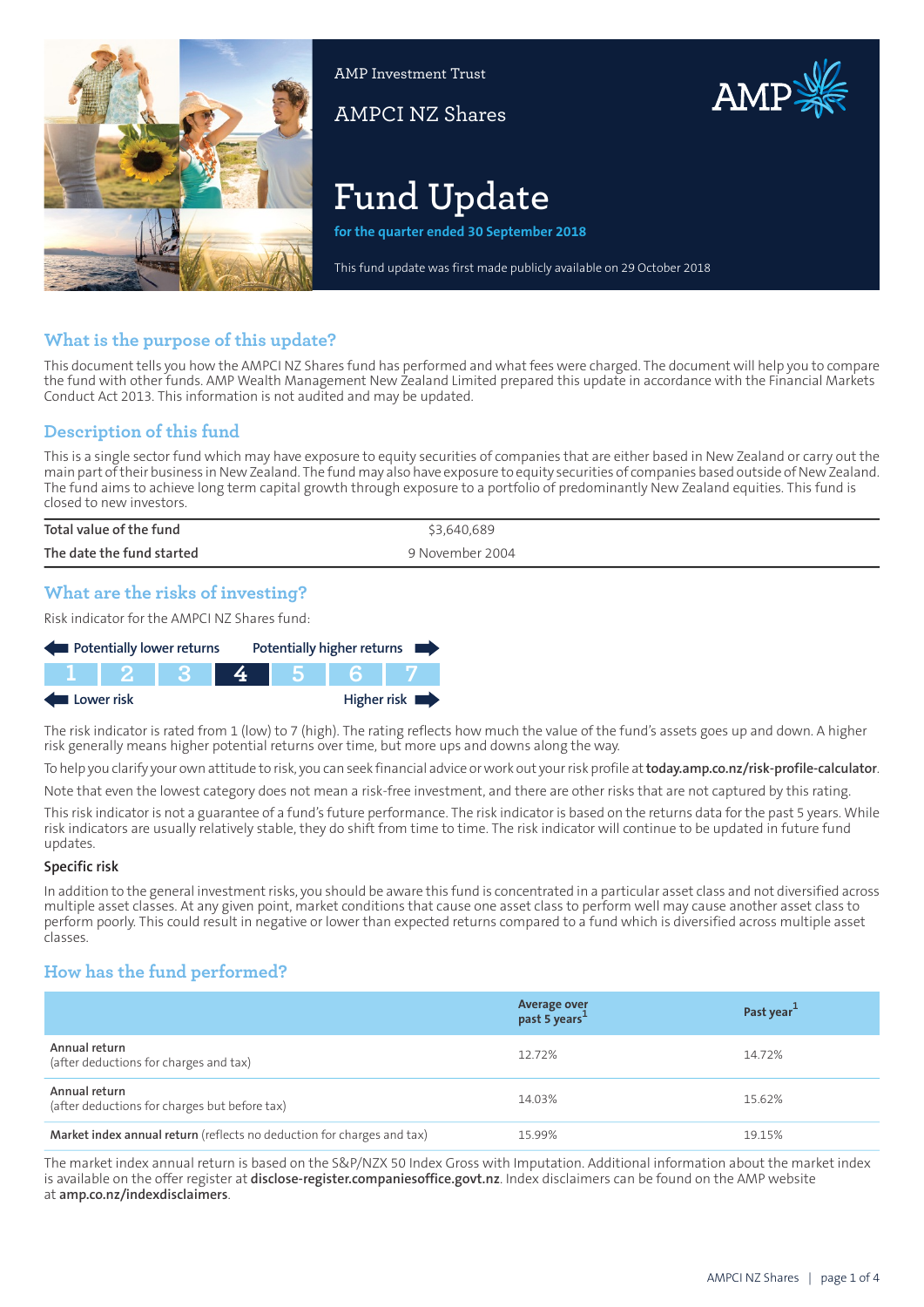#### **Annual return graph**



Return

This shows the return after fund charges and tax for each of the last 10 years ending 31 March. The last bar shows the average annual return for the last 10 years, up to 30 September 2018.

**Important:** This does not tell you how the fund will perform in the future.

Returns in this update are after tax at the highest prescribed investor rate (PIR) of tax for an individual New Zealand resident. Your tax may be lower.

#### **What fees are investors charged?**

Investors in the AMPCI NZ Shares fund are charged fund charges. In the year to 31 March 2018 these were:

|                                             | % of net asset value                                                     |
|---------------------------------------------|--------------------------------------------------------------------------|
| Total fund charges <sup>2</sup>             | $1.64\%$ *                                                               |
| Which are made up of -                      |                                                                          |
| Total management and administration charges | 1.64%                                                                    |
| Including -                                 |                                                                          |
| Manager's basic fee                         | 1.27%                                                                    |
| Other management and administration charges | 0.37%                                                                    |
| Total performance-based fees                | $0.00\%$                                                                 |
| <b>Other charges</b>                        | Dollar amount per investor or description<br>of how charge is calculated |
| NII                                         |                                                                          |

\* Based on increased administration costs and expenses, the Manager estimates that the total fund charges for the next scheme year will be 1.73% of the net asset value.

Investors may also be charged individual action fees for specific actions or decisions (for example, for withdrawing from or switching funds). See the 'fees and other charges' document on the entry relating to the offer of interests in the AMP Investment Trust maintained on the offer register (**[disclose-register.companiesoffice.govt.nz](https://disclose-register.companiesoffice.govt.nz/)**) for more information about those fees.

Small differences in fees and charges can have a big impact on your investment over the long term.

#### **Example of how this applies to an investor**

Craig had \$10,000 in the fund at the start of the year and did not make any further contributions. At the end of the year, Craig received a return after fund charges were deducted of \$1,472.00 (that is 14.72% of his initial \$10,000). Craig also paid \$0.00 in other charges. This gives Craig a total return after tax of \$1,472.00 for the year.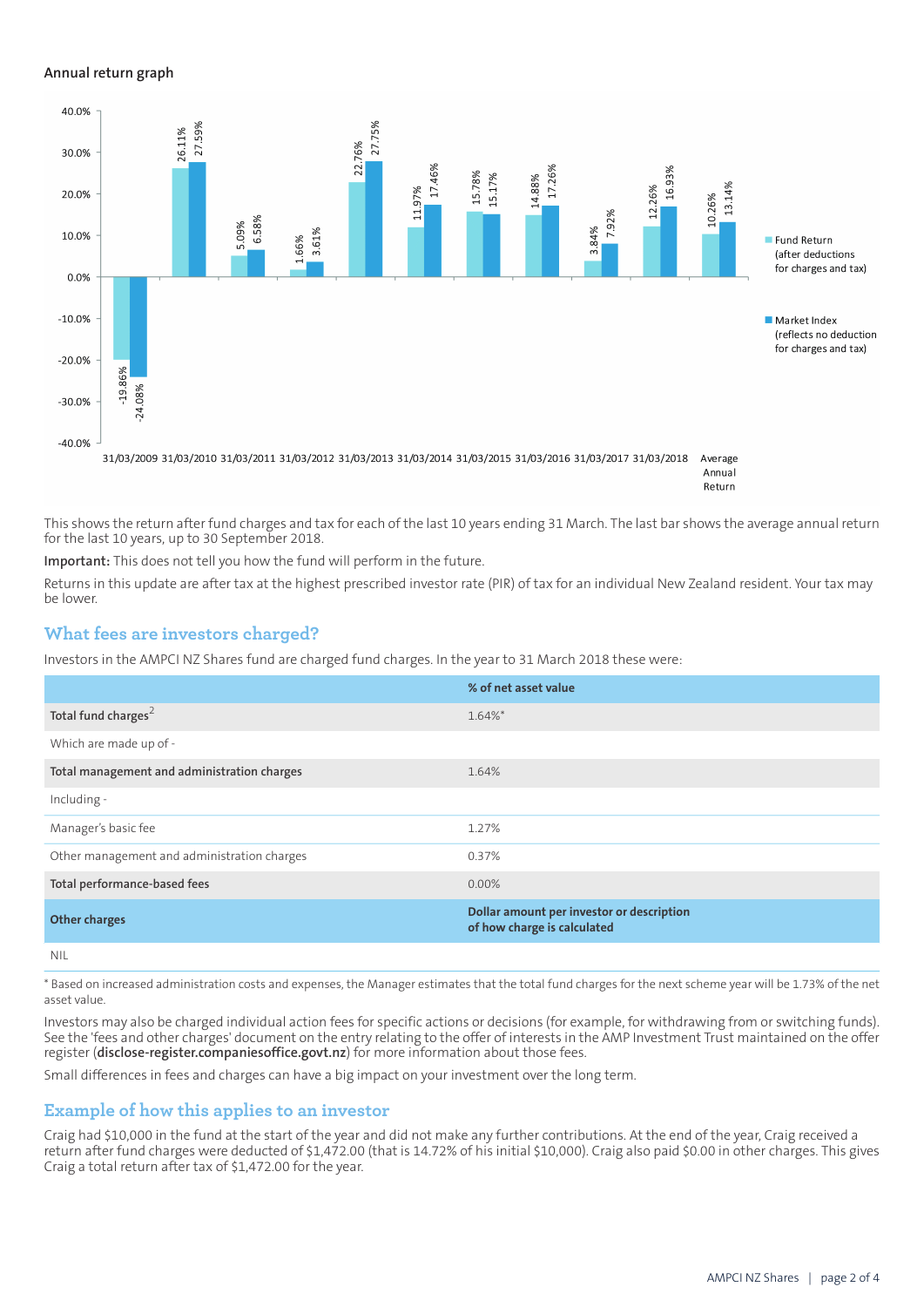# **What does the fund invest in?**

## **Actual investment mix<sup>3</sup>**

This shows the types of assets that the fund invests in.



#### **Target investment mix**

This shows the mix of assets that the fund generally intends to invest in.

| <b>Asset Type</b>            | <b>Allocation</b> |
|------------------------------|-------------------|
| Cash and cash equivalents    | $0.00\%$          |
| New Zealand fixed interest   | 0.00%             |
| International fixed interest | 0.00%             |
| Australasian equities        | 100.00%           |
| International equities       | 0.00%             |
| Listed property              | $0.00\%$          |
| Unlisted property            | 0.00%             |
| Commodities                  | $0.00\%$          |
| Other                        | 0.00%             |

# **Top 10 investments<sup>3</sup>**

|    | <b>Name</b>                     | Percentage<br>of fund<br>net assets | <b>Asset Type</b>     | Country     | <b>Credit rating</b><br>(if applicable) |
|----|---------------------------------|-------------------------------------|-----------------------|-------------|-----------------------------------------|
|    | a2 Milk Coltd                   | 9.06%                               | Australasian equities | New Zealand | N/A                                     |
| 2  | Spark New Zealand Ltd           | 7.83%                               | Australasian equities | New Zealand | N/A                                     |
| 3  | Fisher & Paykel Healthcare Corp | 7.36%                               | Australasian equities | New Zealand | N/A                                     |
| 4  | Auckland International Airport  | 5.72%                               | Australasian equities | New Zealand | N/A                                     |
| 5  | Fletcher Building Ltd           | 5.67%                               | Australasian equities | New Zealand | N/A                                     |
| 6  | Contact Energy Ltd              | 5.55%                               | Australasian equities | New Zealand | N/A                                     |
|    | Mercury NZ Ltd                  | 3.71%                               | Australasian equities | New Zealand | N/A                                     |
| 8  | Meridian Energy Ltd             | 3.58%                               | Australasian equities | New Zealand | N/A                                     |
| 9  | Z Energy Ltd                    | 2.86%                               | Australasian equities | New Zealand | N/A                                     |
| 10 | SKYCITY Entertainment Group Ltd | 2.71%                               | Australasian equities | New Zealand | N/A                                     |

The top 10 investments make up 54.05% of the fund.